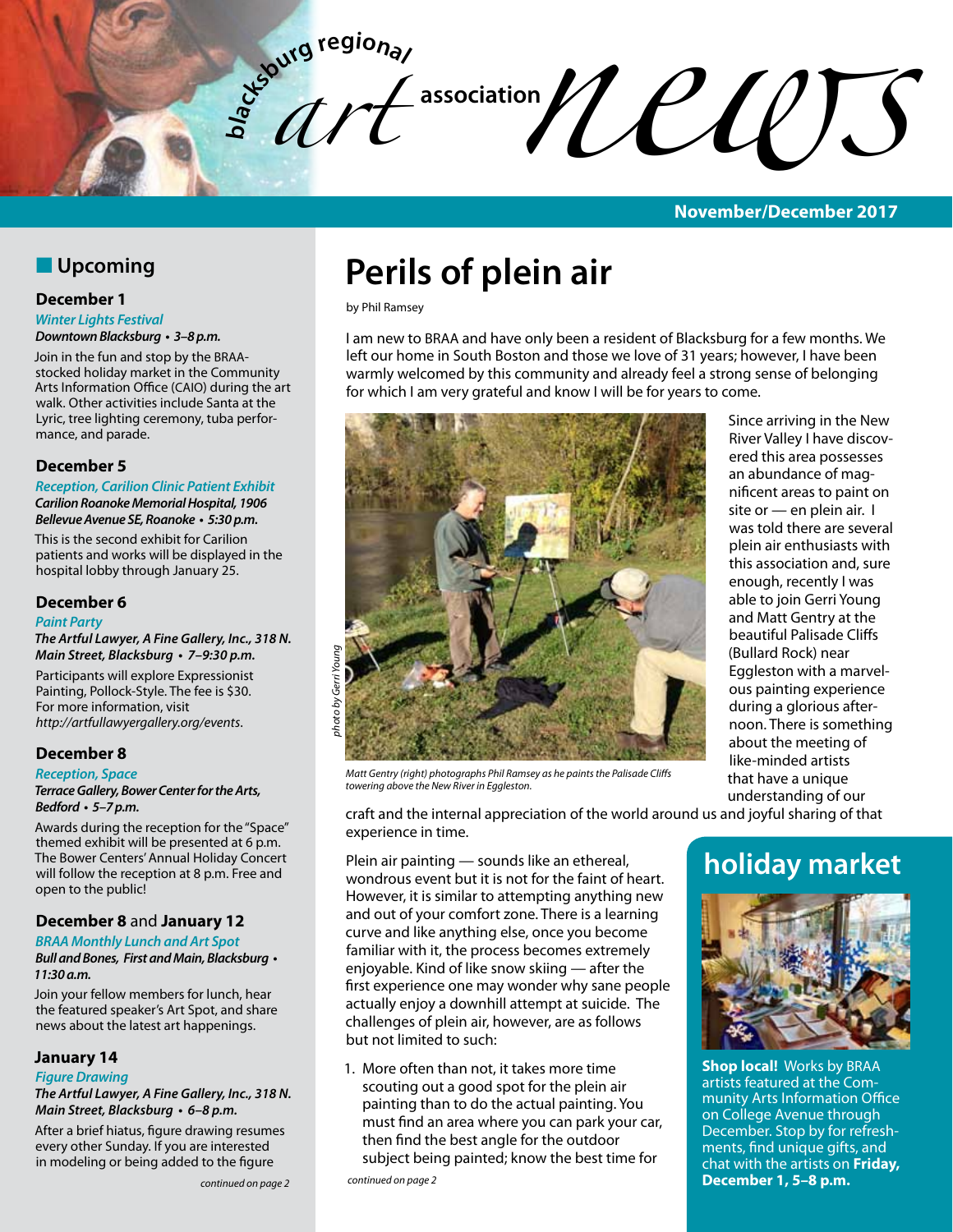drawing mailing list, please contact Diana Francis at 540-589-1431 or visit *http://artfullawyergallery.org/events*.

#### **February 9**

#### **Colored Pencil Workshop**

#### **Warm Hearth Village Center, Blacksburg**

Popular instructor Jennifer Carpenter will be sharing her colored pencil expertise in this one-day workshop. For more information, contact Charlotte Chan at *charlotteychan@ gmail.com*.

#### **ANNOUNCING —The Best of YUPO Workshop with Sandy Maudlin**

#### **September 5–9, 2018** Warm Hearth Village Center, Blacksburg



If you love texture and gorgeous color, this workshop is for you. Many diverse methods will be explored to achieve great results on this slippery, synthetic paper, and you'll see why Sandy says that painting on YUPO is a blast.

Each day will include well-organized demos of various techniques, followed by studio time and lots of individualized attention including informative critiques. Sandy's own "Tape Batik" technique using fluid acrylics on YUPO will begin the workshop. Subject matter can be whatever you want to paint — there's just no limit what can be created on YUPO. Both transparent watercolor and fluid acrylics will be used. Whether you're a beginner or master, this YUPO experience will be a fascinating, creative challenge that will enrich your artistic journey.

Sandy Maudlin is enthusiastic about making beautiful art and enjoys sharing what she knows with other artists. She teaches workshops throughout the country as well as overseas each year and currently facilitates several classes weekly in her studio near Cincinnati. She's won numerous awards and is a signature member of both Ohio and Indiana watercolor societies. She holds a bachelors degree in art education from Indiana University and loves to teach as much as she loves to paint!

IMPORTANT: Email *charlotteychan@gmail.com* to express your intent to register. Your email simply lets her know how many people want to take the workshop. More information and registration form will be posted soon at *http://www.blacksburgart.org*.

### n **Upcoming** *continued from page 1* **Perils of plein air** *continued from page 1*

lighting — either morning or afternoon sun, and if on private property, getting permission from the owners so you will not encounter the unpleasant experience of being at the wrong end of a shotgun.

- 2. While painting cityscapes, you always need to be mindful about continuing to pay the parking meter, unless you relish running after the tow truck shouting "but I'm an absent minded artist, please come back with my car!"
- 3. Swatting insects, enduring the hot draining sun, threat of rain, wind, or trying to keep your hands thawed during freezing weather — treating for frostbite is a bummer.
- 4. The possibility of your wooden Julian easel collapsing (because of wear and tear) and dumping your paint and canvas on the dirt during a plein air competition (which happened to me).
- 5. The passersby who stop to have a conversation over 20 minutes about their cousin "who is a really good artist, too."
- 6. The light continually changing as the day progresses.
- 7. Learning how to paint really fast to capture the subject before the light changes.

Besides all of that, plein air painting can be an exhilarating experience; a way to combine the wonders of nature and the adventure of art. There is no photographic substitute for painting from life. Nothing substitutes painting outdoors for capturing color, depth, values, and atmosphere. It is worth the challenges and the sometimesuncomfortable circumstances. Once you can get past that, you will lapse into a zone beyond compare. And if you are with other artists you can rejoice with the plein air experience and laugh at the challenges, which then become — well, not that bad after all.  $\blacksquare$ 



*Terry Ellen Carter (above, left) organized an art card making workshop for the benefit of Montgomery County Christmas Store. Robi Sallee, Linda Correll, Nikki Pynn and Kirk Carter each collaged sets of notecards for donation to the store, which provides income-qualified families an opportunity to shop for holiday gifts.*

# **Get renewed!** Your annual membership fees are

due **December 31**. Go to *www.blacksburgart.org* for a printer-friendly membership form.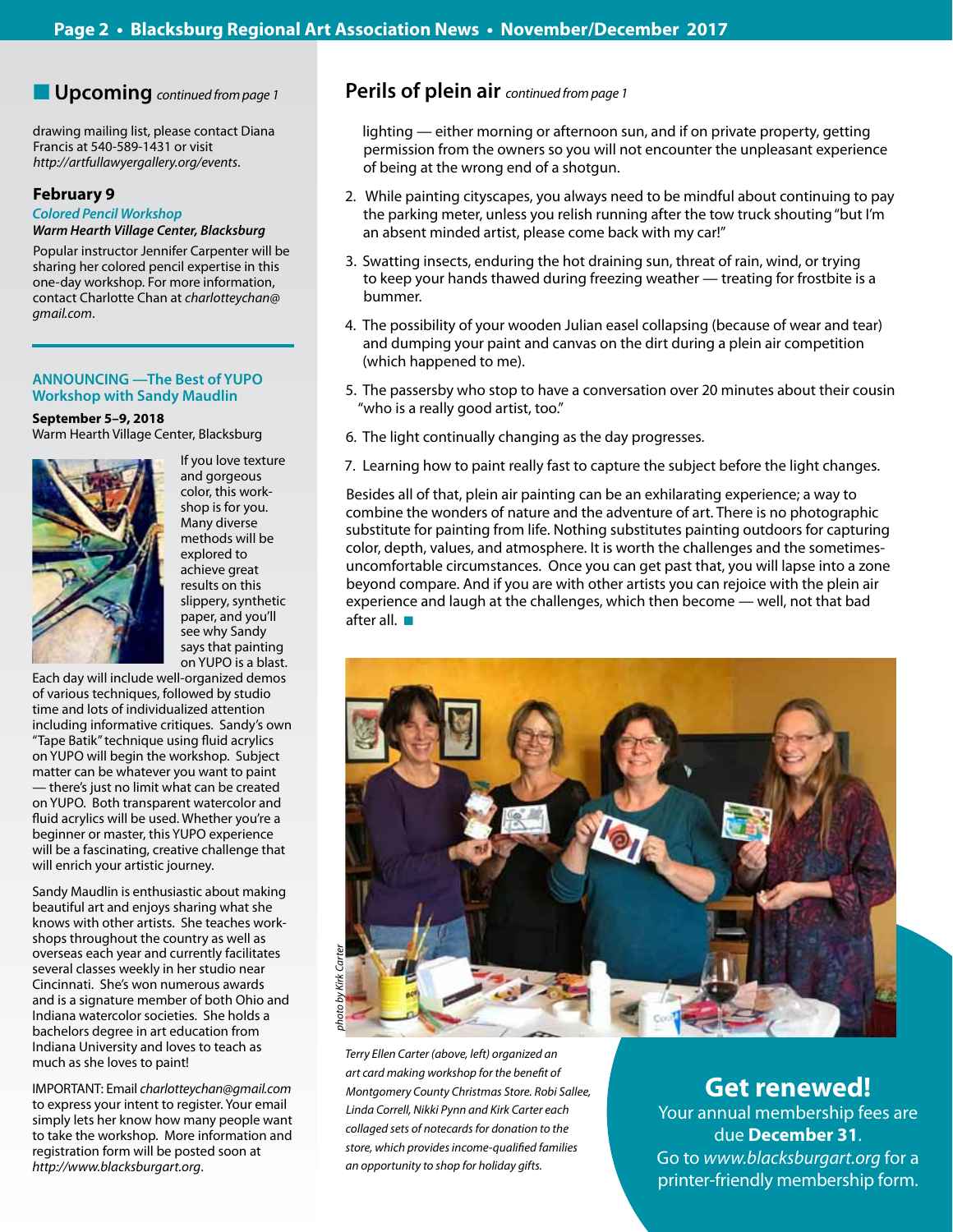





*Donald Schrader, Ph.D., talked about frescos and other Renaissance art during the BRAA annual meeting. President Gerri Young offered the association's gratitude and presented him with notecards following his presentation.*

More than 50 art enthusiasts attended the BRAA annual program and meeting on October 22 at the Blacksburg Community Center. Donald Schrader, adjunct professor of art history at the University of Mary Washington, shared fascinating insights of Italian Renaissance frescoes. His visit was organized by the Virginia Museum of Fine Arts (VMFA) and was supported, in part, by the Paul Mellon Endowment and the Jean Stafford Camp Memorial Fund. The Blacksburg Regional Art Association is a community partner of the VMFA. Schrader's presentation was followed by the BRAA annual business meeting.

# **HOT Stitches**

Textile Artists of Virginia (TAVA), a locallybased fiber art group, discovered how productive it can be to work within a focused group of like-minded artists when they took the two-day HOT workshop this past spring with Susan Lenz from South Carolina.

Using layers of polyester velvet, metallic foiling, and recycled acrylic felt, heat was applied with the help of household and soldering irons, and a heat embossing gun. These one-of-a-kind creations were further embellished with beads and thread.

BRAA member Paula Golden reports that works from this class are on exhibit from **November 1 through December 31** at the Montgomery – Floyd Regional Library in Blacksburg. Stop by and see these one-of-a-kind creations!

# **n** Kudos

Congratulations to BRAA member **Sidra Kaluszka** whose painting, "Summer's Reflection" was named by the ArtistsNetwork as one of the 10 best watercolor paintings of 2017. Juror Chris Krupinski said, "This painting is so dynamically strong ... a wonderful use of contrasts: value, temperature, shapes, and hard and soft edges. Although it's a realistic painting, it has a nice abstract feel to it."



# **Now Showing**

**October 15 – January 15** (except where indicated otherwise)

**Lisa Acciai,** Rack Space, Blacksburg

**Jennifer Carpenter**, Holtzman Alumni Center, Virginia Tech campus (until Jan.)

**Jeanette Bowker**, Warm Hearth Village Center (thru Dec.)

**Kirk** and **Terry Ellen Carter**, Glade Church Gallery, Blacksburg (until Jan. 15)

**Riley Chan**, Main Street Inn, Blacksburg

**Marie Collier**, Blacksburg Transit

**Paula Golden**, Virginia Tech Library System (VTLS), Blacksburg

**Ava Howard**, Blue Ridge Cancer Care, Blacksburg

**Sidra Kaluszka**, First Bank and Trust, Christiansburg

**Ruth Lefko**, Zeppoli's wine room, Blacksburg

**Maxine Lyons**, See Mark Optical, Blacksburg

**Betty Moore**, Zeppoli's dining room, Blacksburg

**Ara Radler**, Blue Ridge Cancer Care, Blacksburg

**Robi Sallee**, Virginia Tech Women's Center

**Linda Weatherly Shroyer**, Mill Mountain Coffee and Tea, Blacksburg

**Lois Stephens**, Brown Insurance, Blacksburg

**Michele Walter**, Point West Management, Blacksburg

**"Inspiration does not come like a bolt, nor is it kinetic, energetic striving, but it comes into us slowly and quietly and all the time, though we must regularly and every day give it a little chance to start flowing, prime it with a little solitude and idleness."**

 *~ Brenda Ueland*